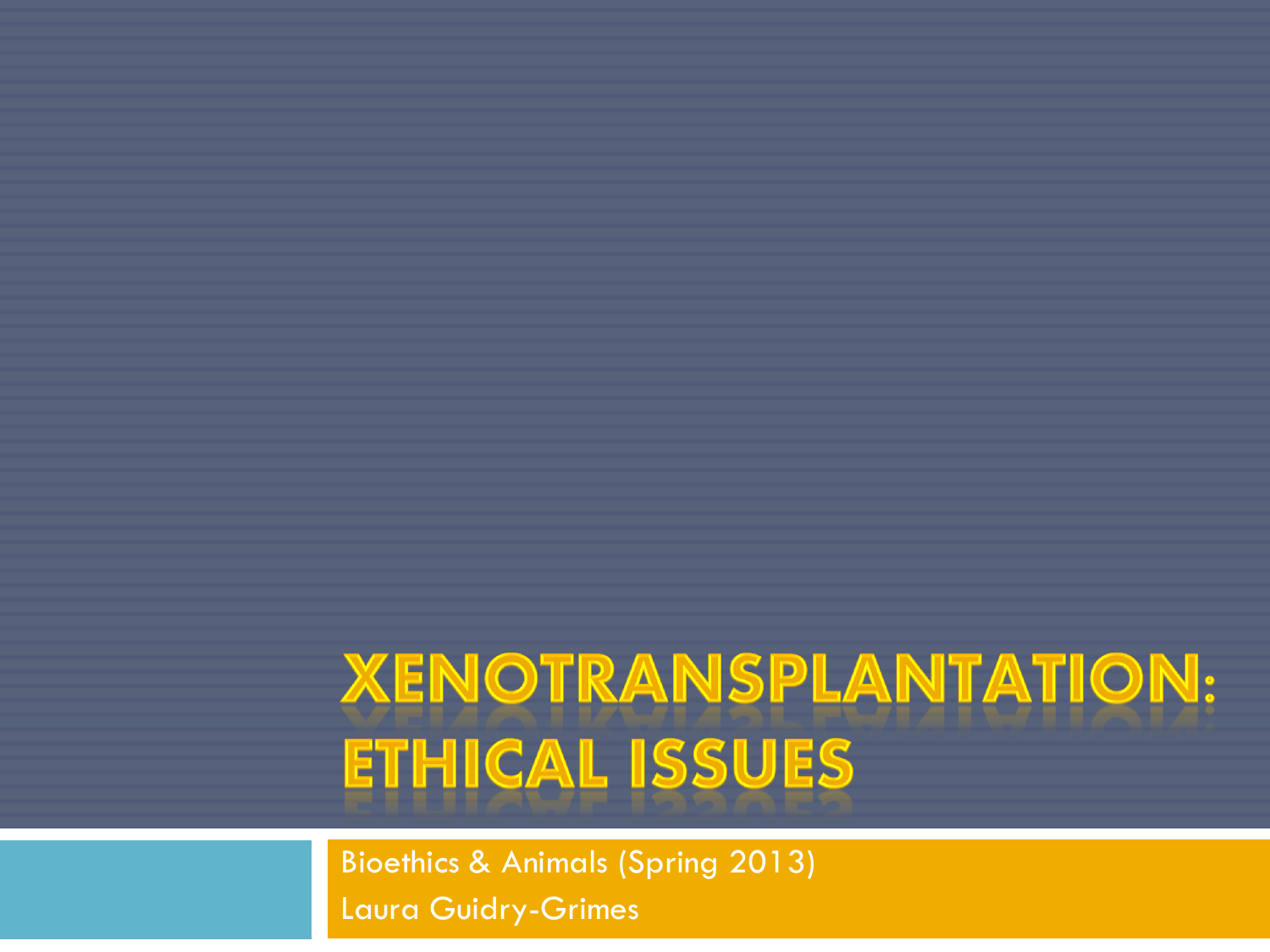## **Beginning Considerations**

#### □ Severe organ shortage

- **H** Half of those **on the waitlist** will die waiting for organs...
- **E** Many more will die who need organs but do not meet the criteria for being put on the waitlist.
- $\Box$  Xenotransplants of whole organs or xenografts of tissues could potentially help this shortage.
	- **F** FDA definition: "any procedure that involves the transplantation, implantation, or infusion into a human recipient of either (a) live cells, tissues, or organs from a nonhuman animal source or (b) human body fluids, cells, tissues or organs that have had ex vivo contact with live nonhuman animal cells, tissues, or organs."

#### □ FDA 2003 Guidelines on patient selection:

**E** "Because of the potentially serious public health risks of possible zoonotic infections, you should limit Xtx to patients with serious or life-threatening diseases for whom adequately safe and effective alternative therapies are not available except when very high assurance of safety can be demonstrated."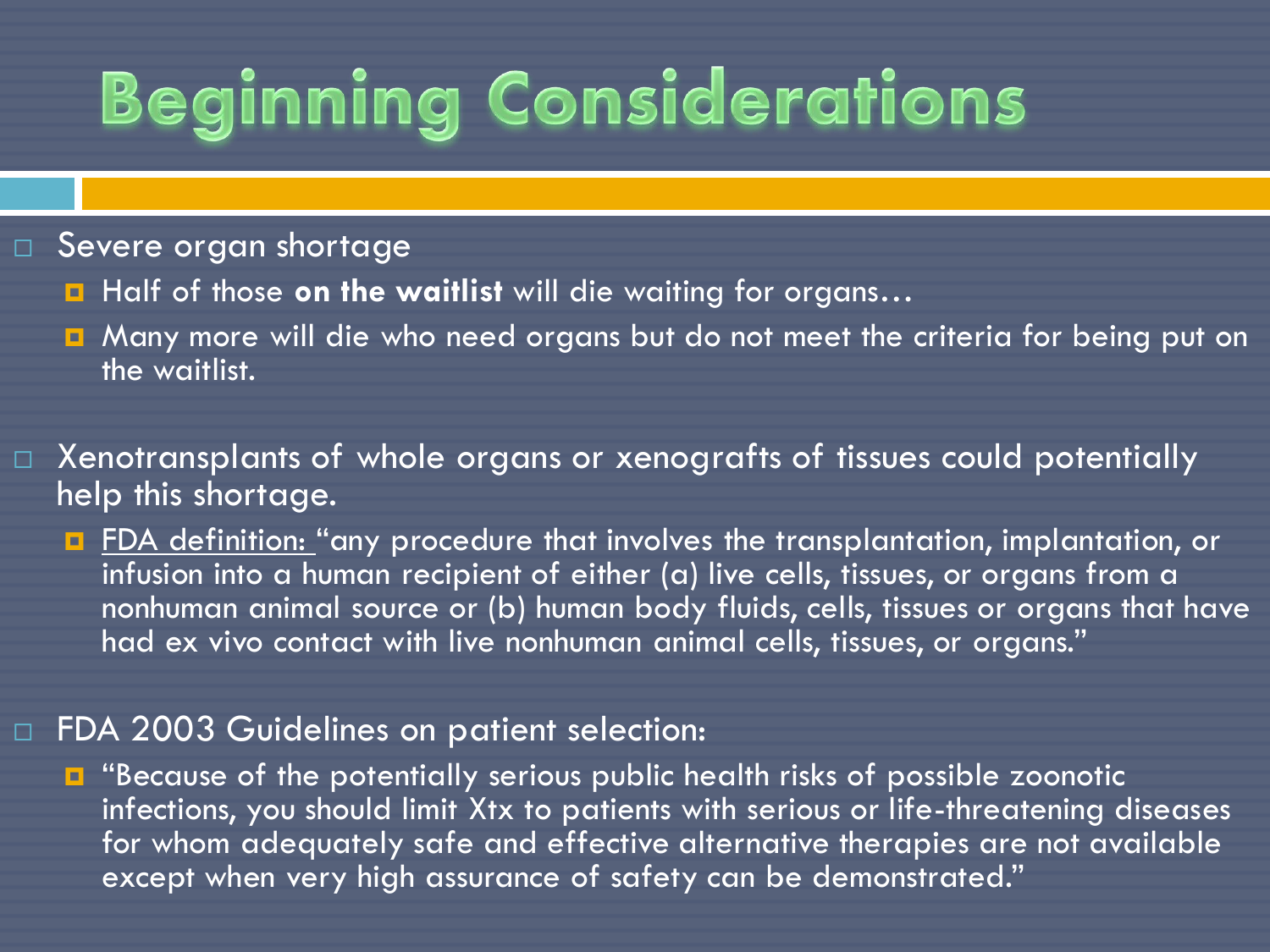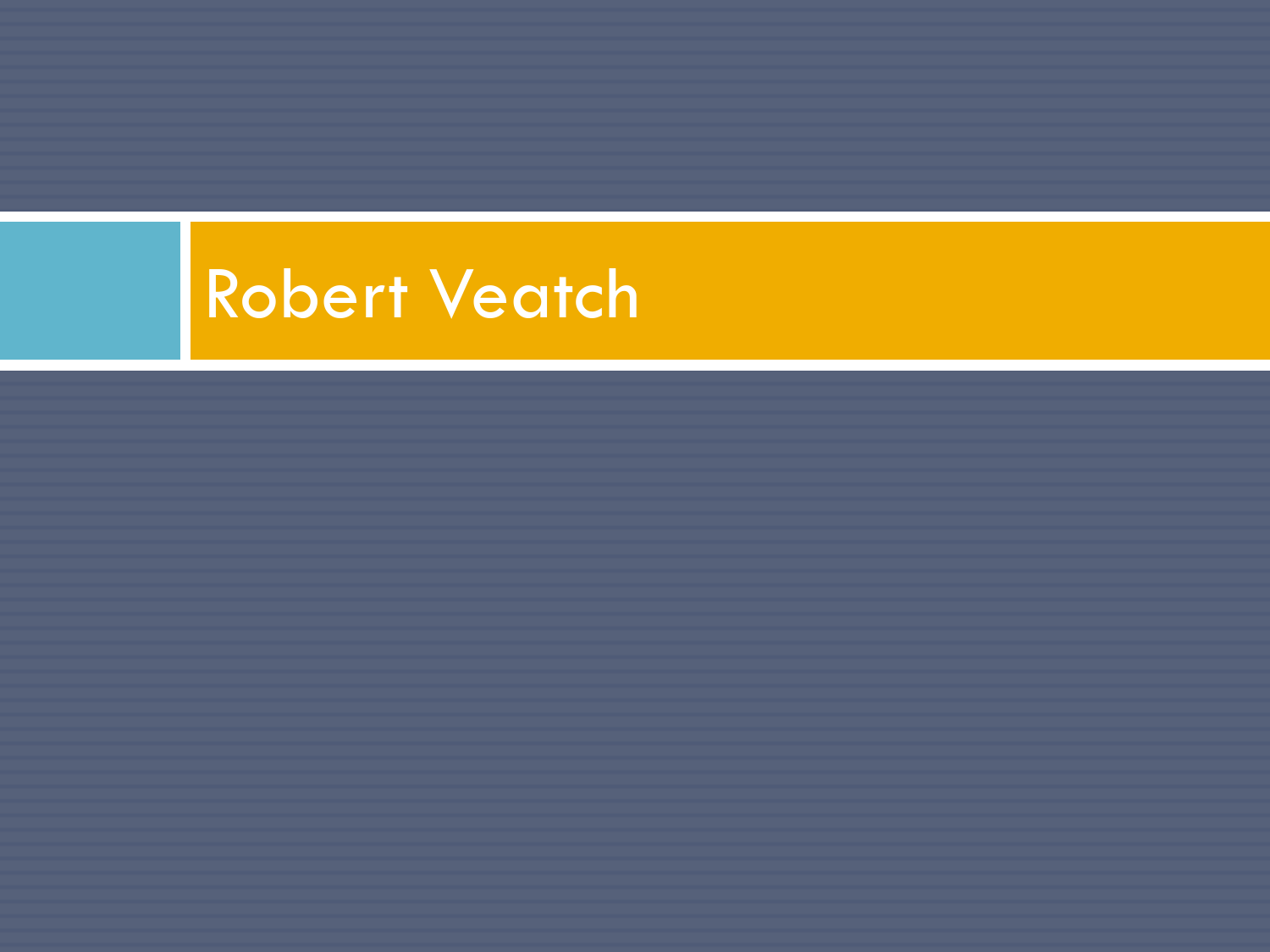#### **Natural Law**

 **Violates God's plan or offends against humanity E** Especially problematic for whole vital organs?

 **"practical psychological problems of xenografts: how people will be viewed by others and themselves"** (261) **Insuperable issue?** 

 **Sanctity and importance of human life E** Argument in favor of pursuing all viable options, inc. Xtx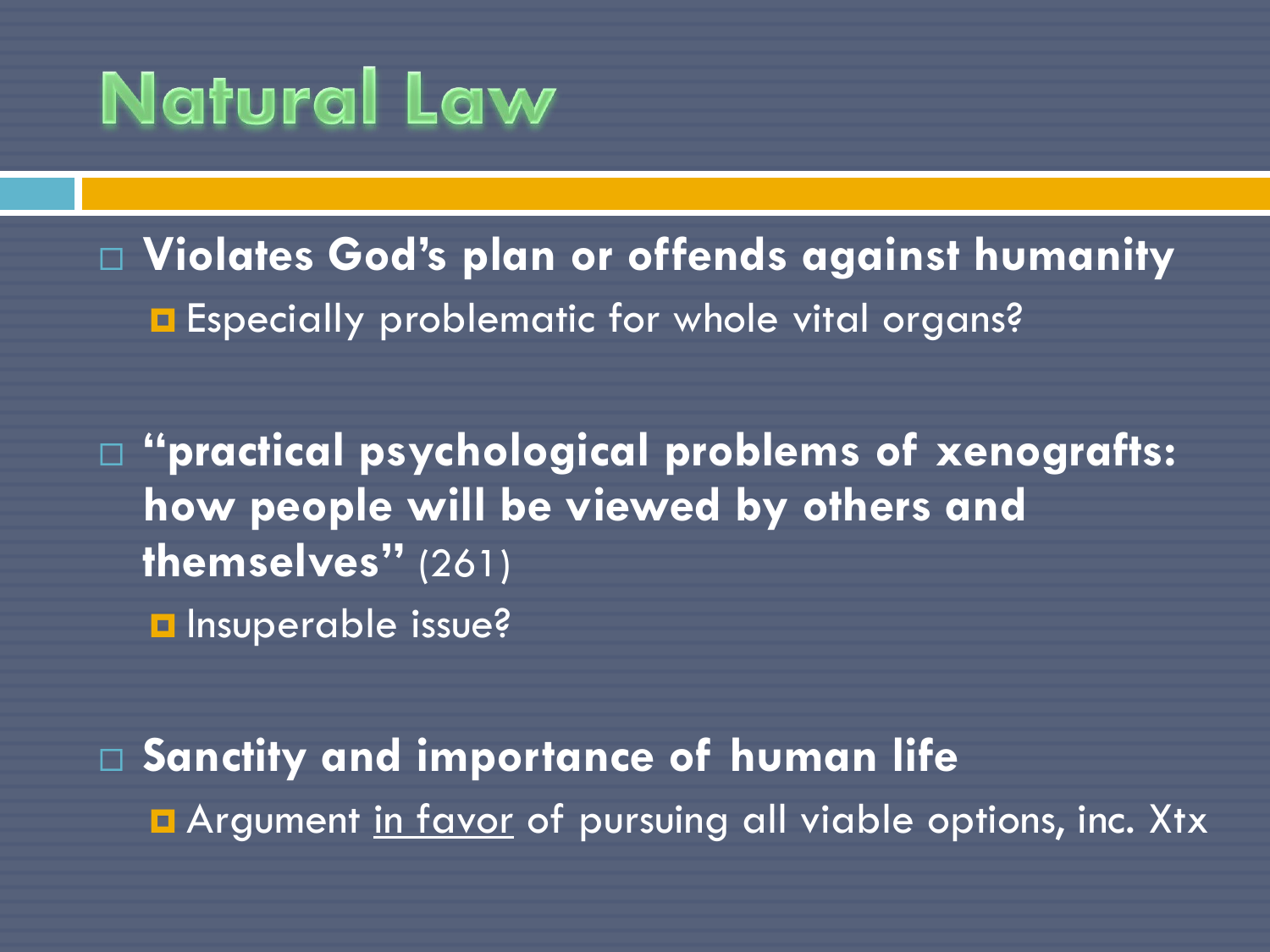## **Animal Rights/Welfare**

□ Regan: organ giver as "other victim"

 Abuse, exploitation of non-human animals **Should there be a moratorium on using non-human primates for organs?**

□ "Grocery store" organ market worry **D** Would encourage breeding many animals (esp. pigs and primates) for organ and tissue purposes… **But is this a morally repulsive idea?**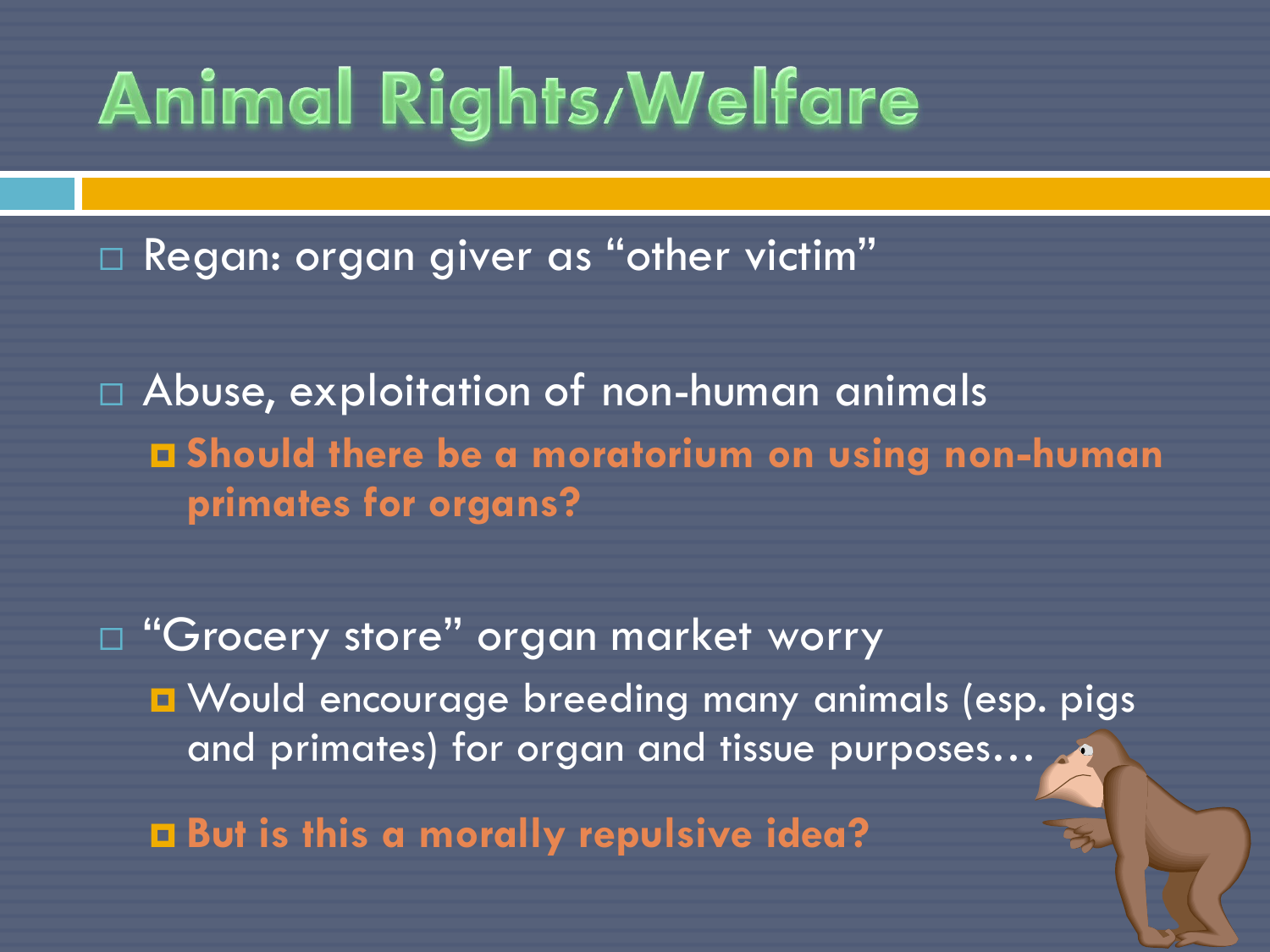# **Animal Rights/Welfare**

 $\Box$  "if there is ever a case for using an animal for the benefit of humans, it would be when the sacrifice of one animal will offer the possibility of saving an identifiable human life" (262)

 **Do you agree with this general ranking for how we are permitted to use non-human animals?**

- 1. Xenotransplant/-graft
- 2. Medical research
- 3. Food
- 4. Sport

**Most ethically permissible (perhaps obligatory)**

**Least ethically permissible (perhaps prohibited)**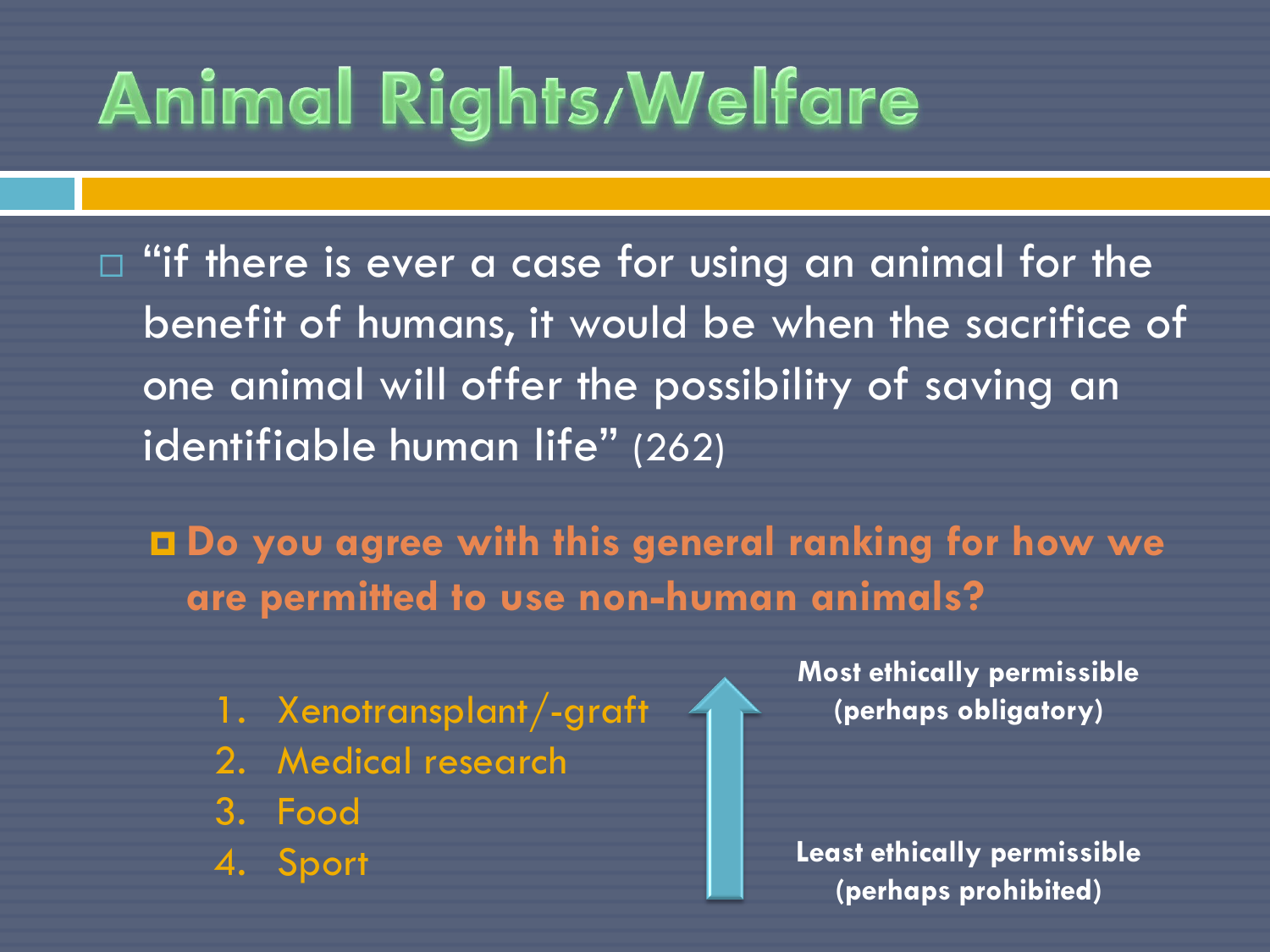#### **Nontherapeutic Intervention Problem**

#### □ Important distinction:

- **Therapeutic:** evidence to believe that the procedure will provide medical benefit
- **Nontherapeutic:** inadequate evidence to believe the procedure will provide medical benefit, but might nonetheless provide generalizable knowledge

 $\Box$  "novel procedures, especially nontherapeutic ones, should first be tested on consenting adults when possible" and without consent "only when the risks are very minor" (263)

 **Worries:** a) not always clear whether Xtx is therapeutic or not; b) inadequate guidance for consent and proxy consent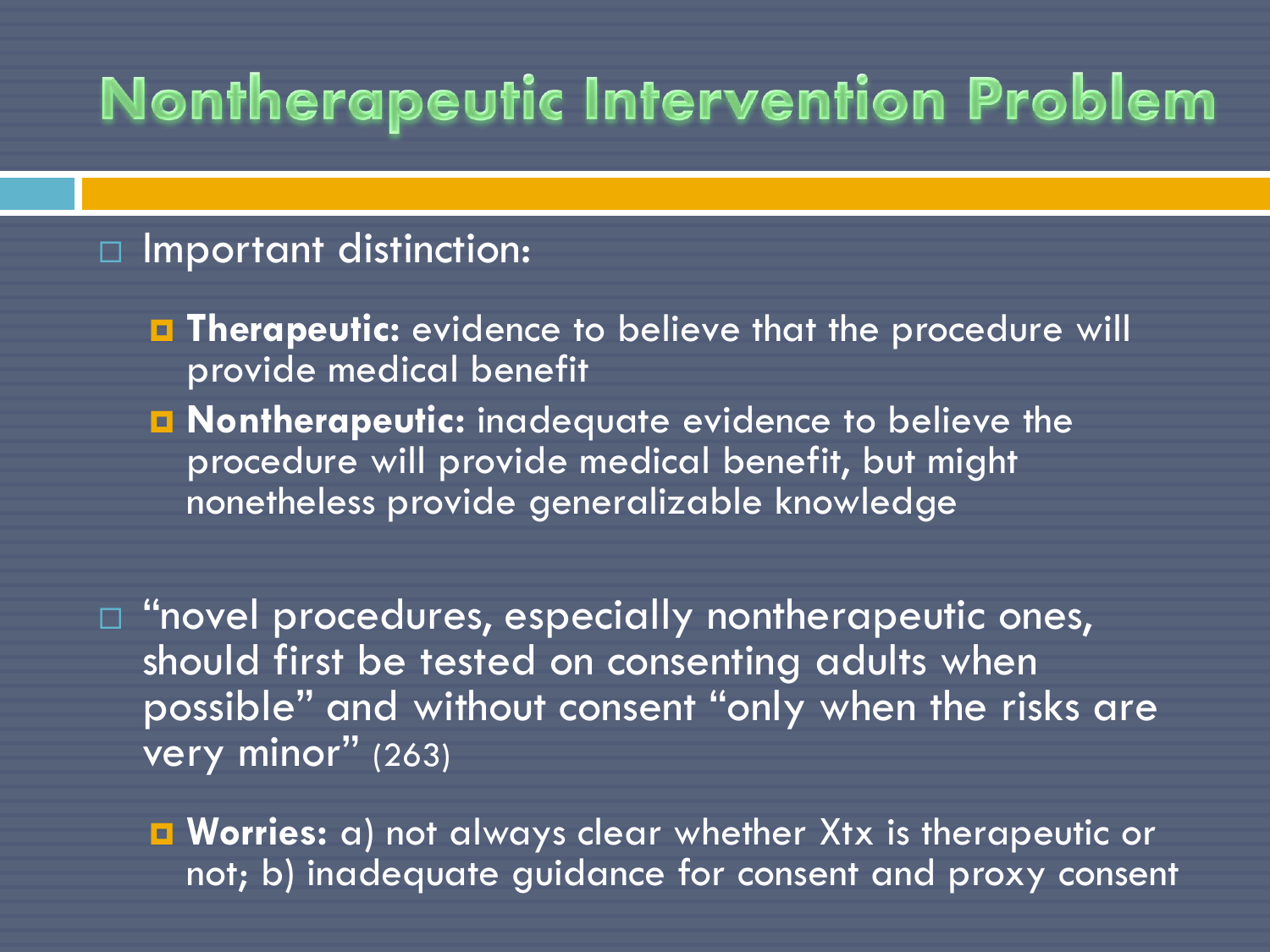#### **Resource Allocation**

 $\Box$  Xtx "constitute exotic technological innovation with low probability of shot-term payoffs" (264)

 **Problem of justice:** How should we distribute scarce resources? How should different claims to those resources be weighed and incorporated?

 **A utilitarian response:** Consider short-term and long-ranging benefits and costs of Xtx **Probably would not justify public funds going towards Xtx** 

 **An egalitarian response:** Determine whether Xtx meets the needs of the least well-off

**Depends on who is considered the least well-off and comparison groups** before and after Xtx would become funded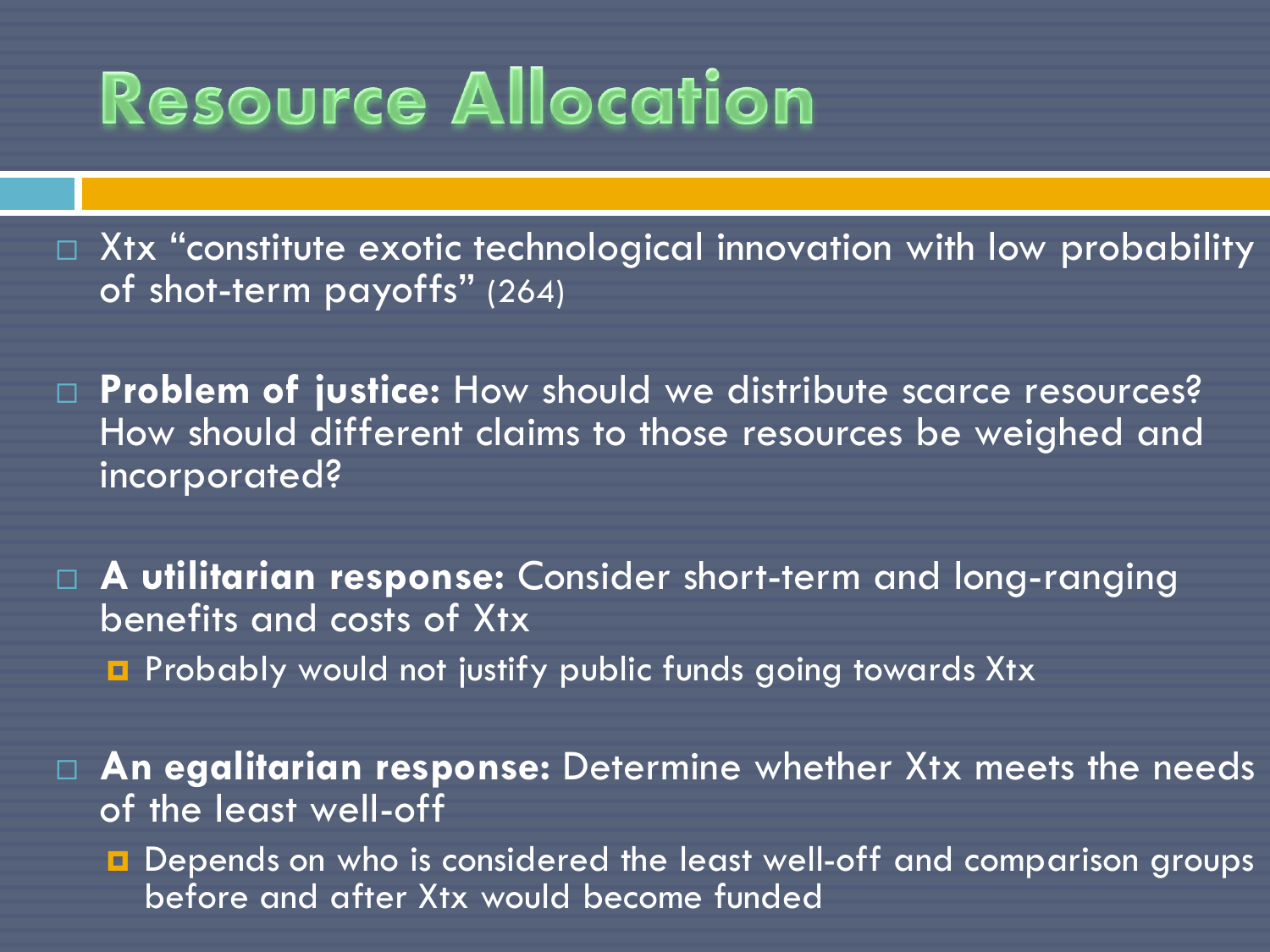### **Virus & Public Health Problem**

- $\Box$  Xtx poses risks to third parties (sexual partners, children, contacts) who have not consented to the procedure.
	- **D** "when the recipient of a xenograft consents to the risk, he or she is, in effect, consenting to some risk to other parties" (268)
- Responses:
	- **Most restrictive** prohibit risking third parties
	- **u** Utilitarian maximize net utility
	- **Egalitarian** prioritize needs of who would be worst off
	- **Deontic** check against prior binding obligations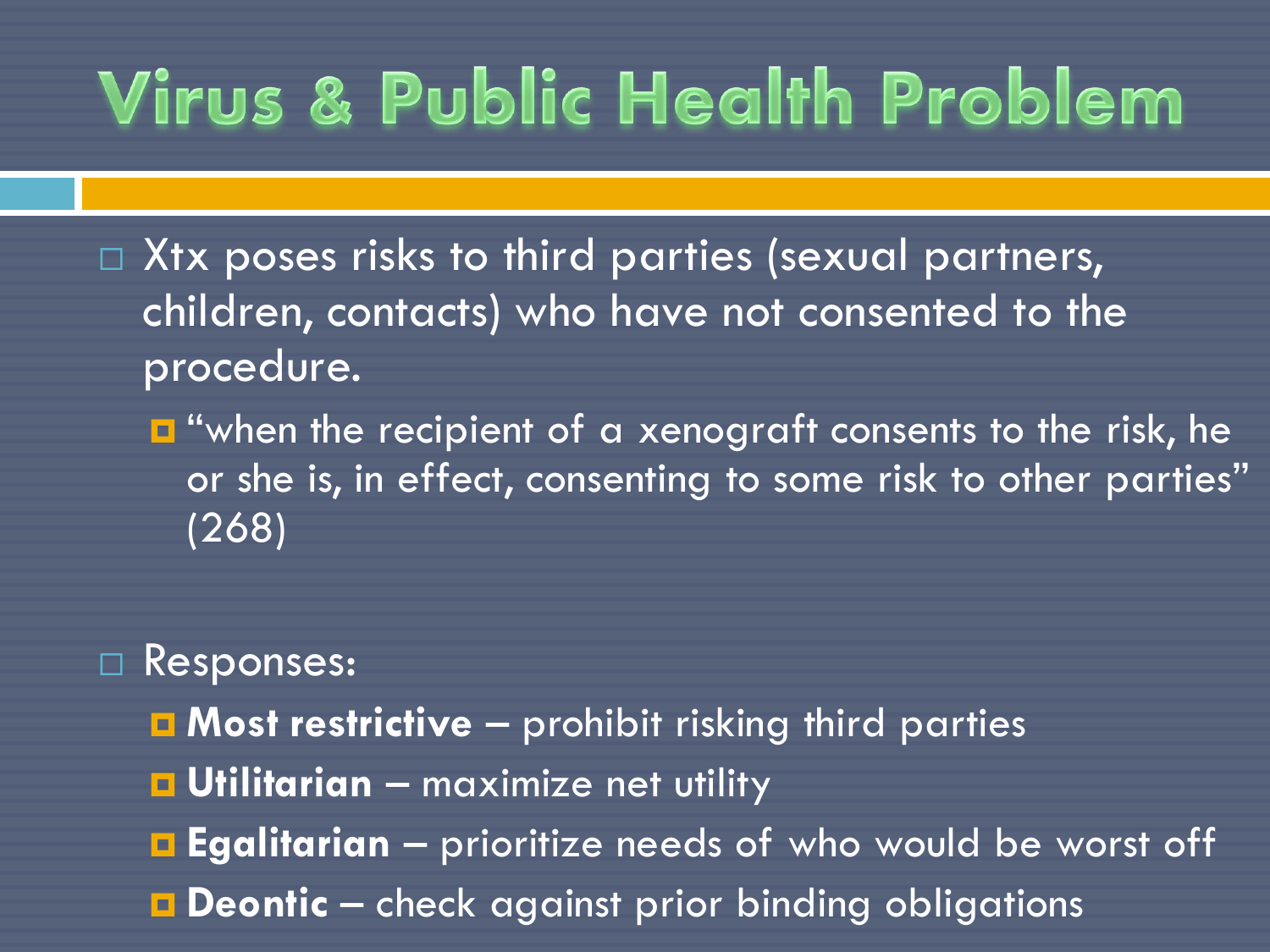#### **Veatch's Conclusion**

 $\Box$  Xenotransplants/-grafts permissible if: **Do not violate natural law** Do not necessarily violate rights of animals **Patient/recipient is among the least well-off in society Public health threat can be managed, does not violate** other obligations or principles **Other bioethical obligations (consent, privacy) are met** 

 **Are these criteria too stringent or too lax? Do you have unresolved concerns?**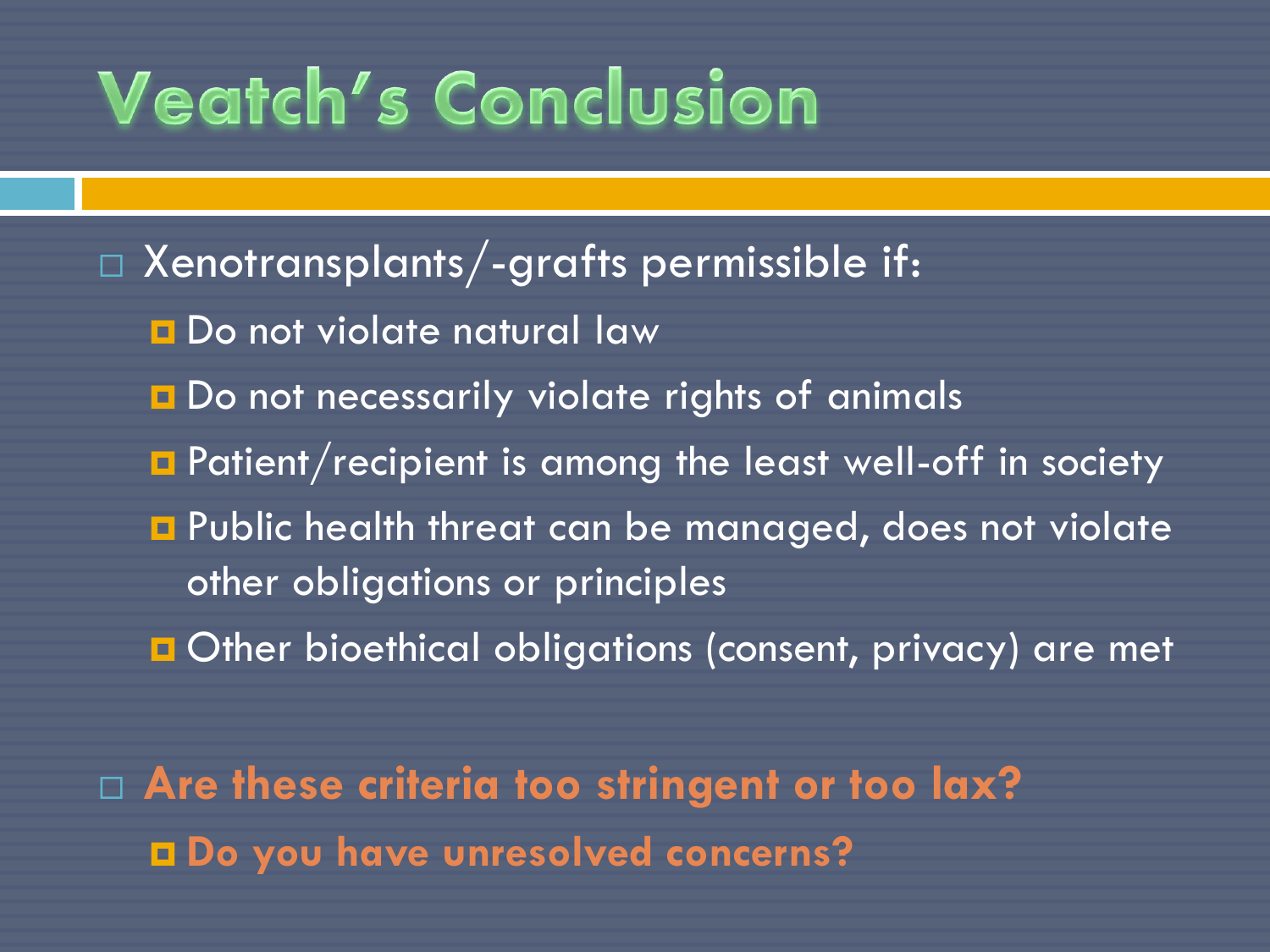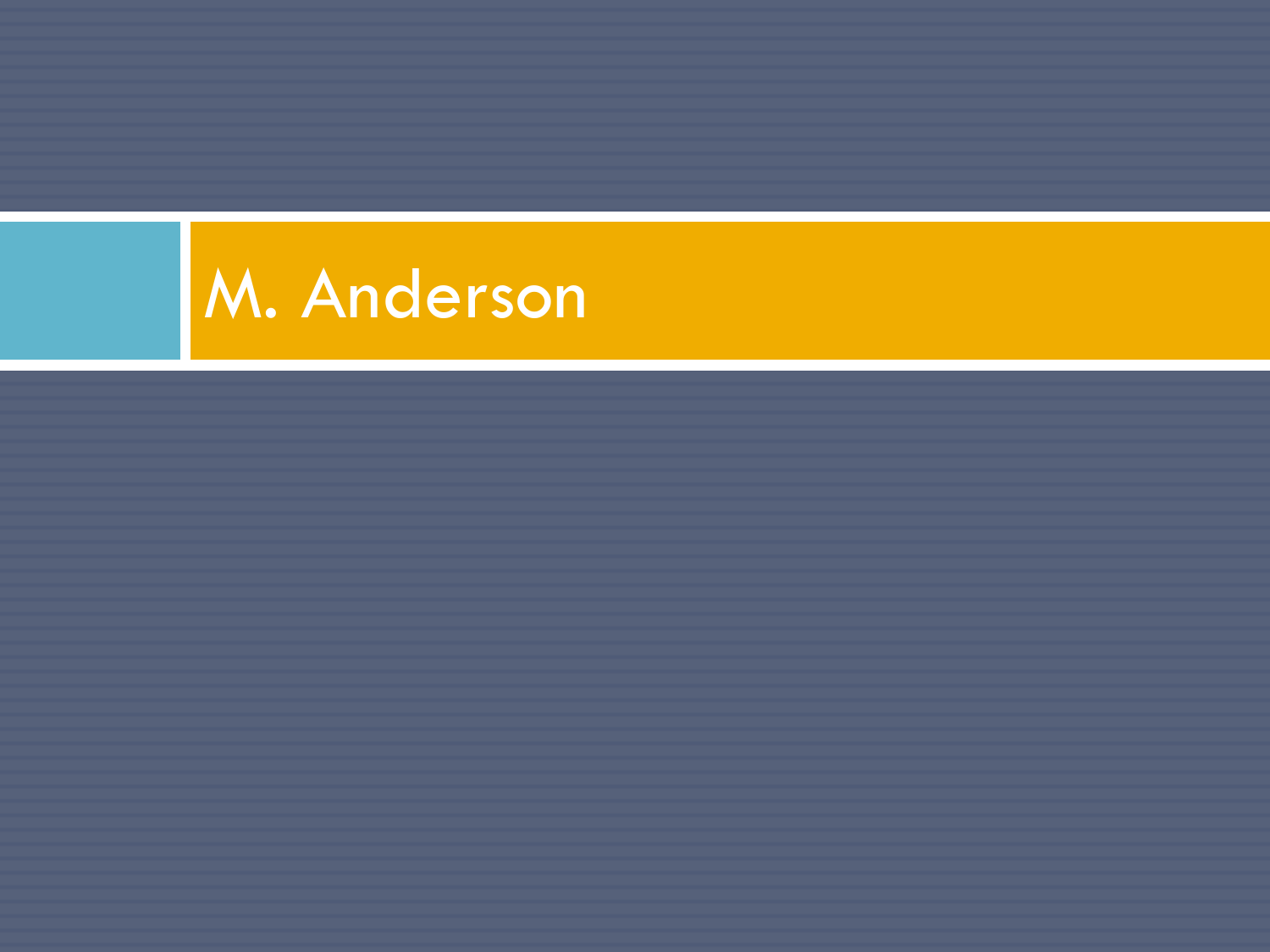#### **Concerns re: Patient Rights**

 **Confidentiality/privacy compromised** if long-term surveillance and monitoring needed to prevent public health crisis

 **Can this be adequately addressed with consent forms? What about monitoring the patient's contacts?**

 **Role schism problem**: doctor serving as clinician AND researcher

 $\blacksquare$  "could lead to the urging of a patient to partake in a trial, when without such urging he or she would probably not take part" (206)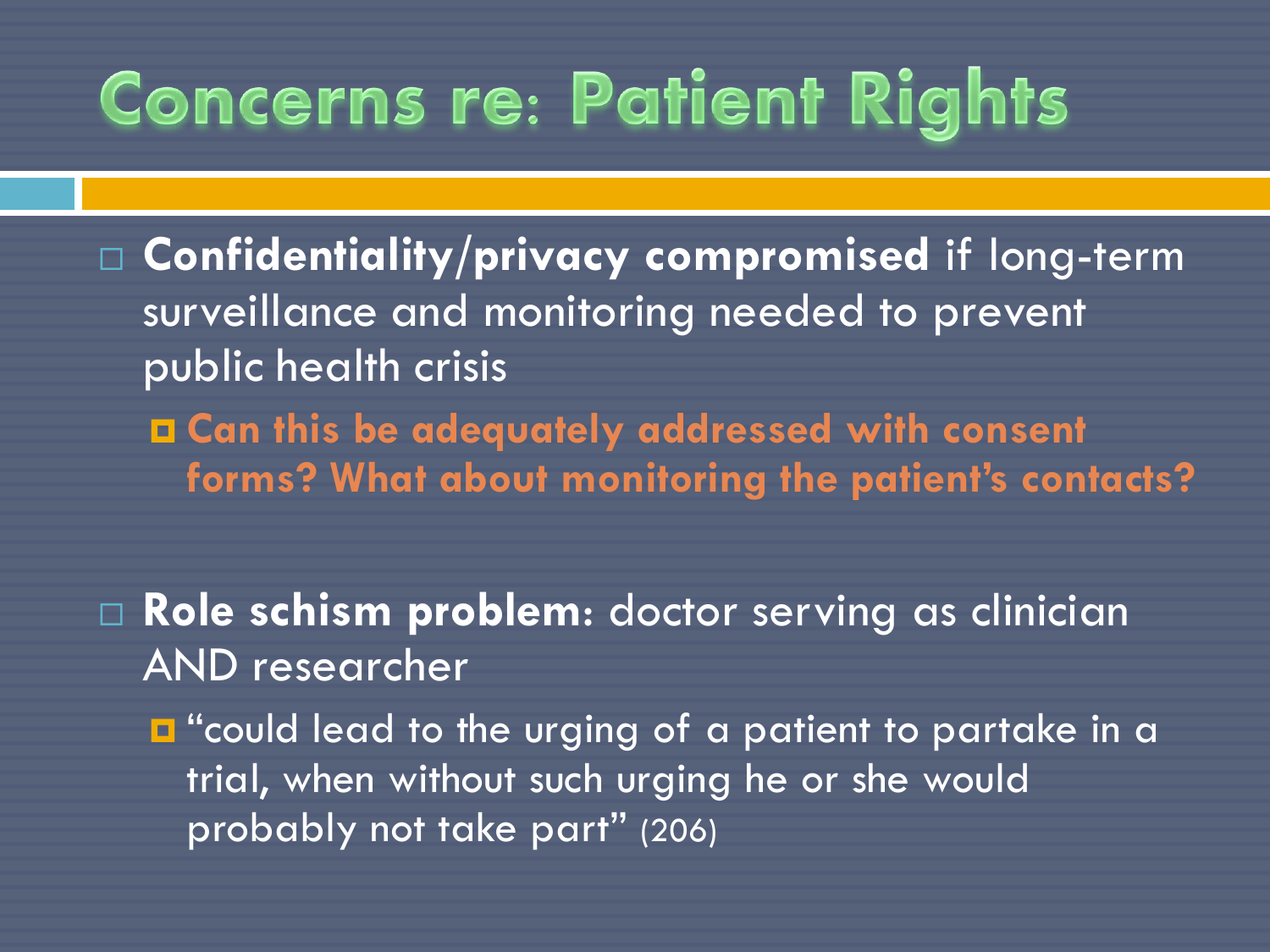#### **Concerns re: Patient Rights**

□ Exploitation of vulnerable groups who otherwise will be denied organs

**D** "because xenotransplants are notably less viable than their allotransplant counterparts, xenografts will be implants in those who are very ill but who cannot afford an allograft" (206)

 **Green screen** prevents uninsured and underinsured from having access to viable transplants **Could Xtx provide a significant benefit to vulnerable patients? Or do you think the availability of these nonhuman organs would result in increased complacency and exploitation?**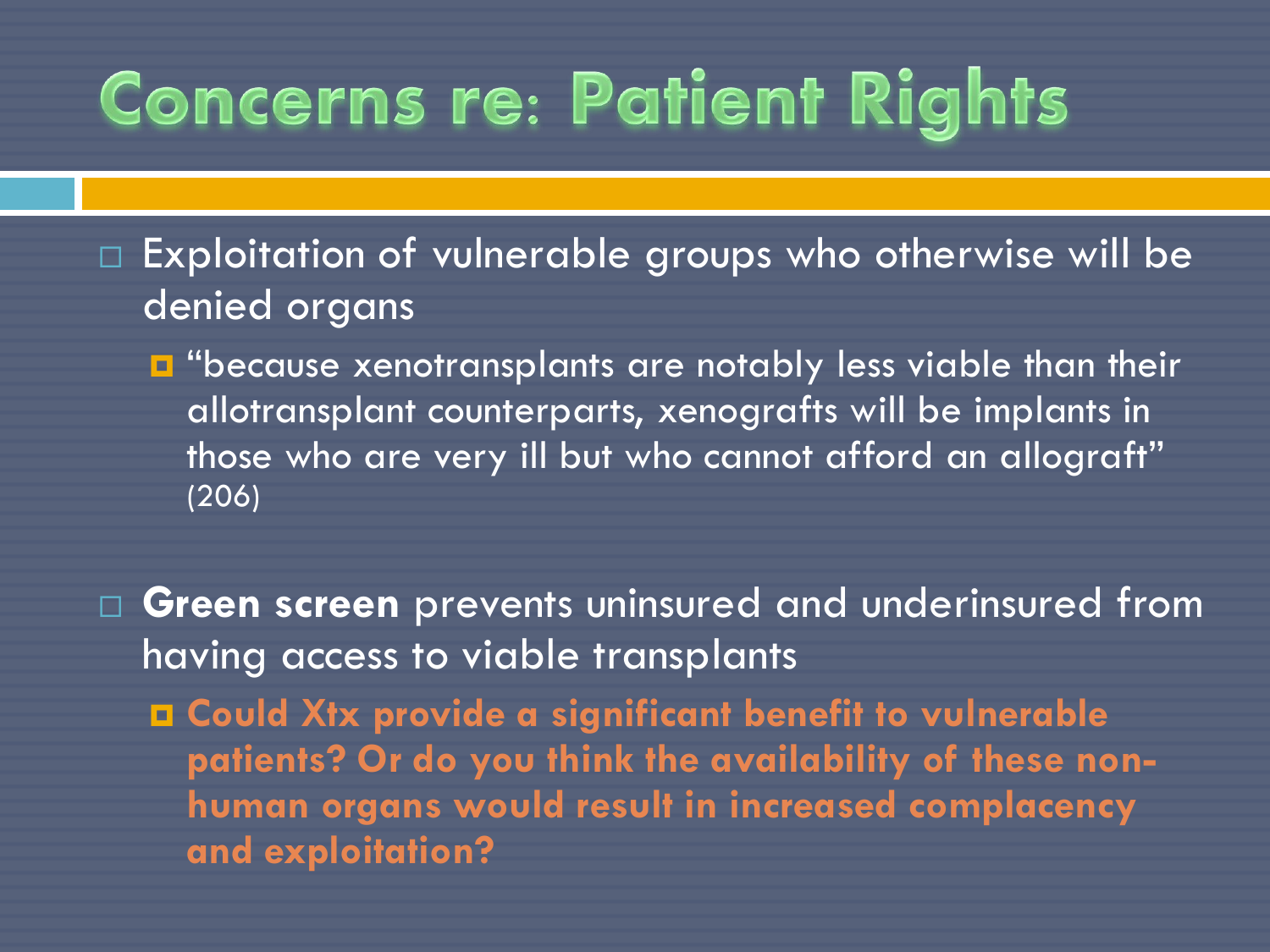### **Animal Rights/Welfare**

 Concerns about sentience and speciesist tendencies (a la Singer)

 Perhaps hierarchically order creatures "according to how far their struggle for life mirrors what we identify as human" (207)

 **Does ranking non-humans in this manner make moral sense?** 

 **What if the only viable "donor" candidates are those who are close to us on the hierarchical scale?**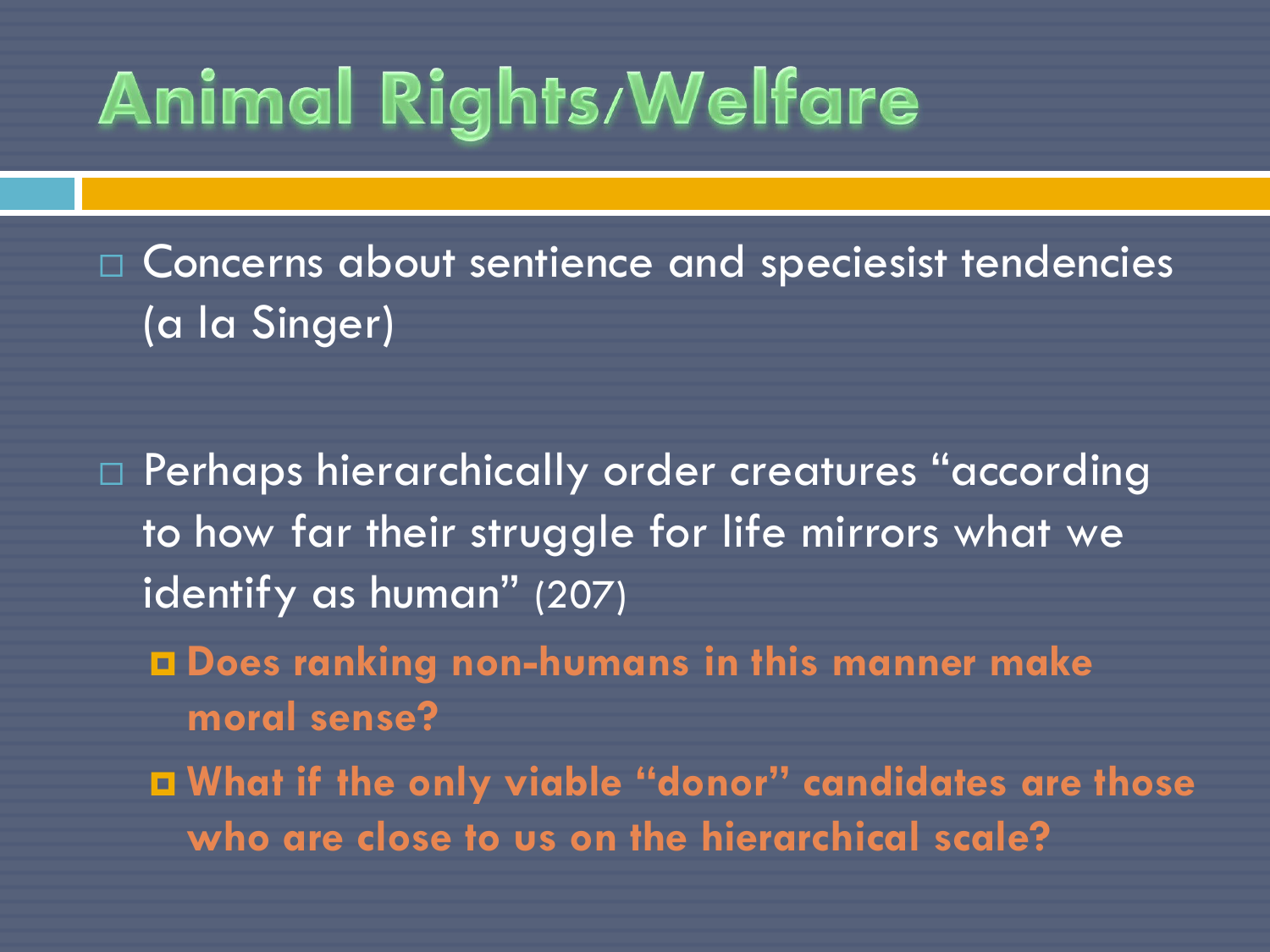#### Additional Sources

#### DE FDA 2003 Guidelines:

#### D PHS 2001 Guidelines:

# □ Timeline of Xtx research: